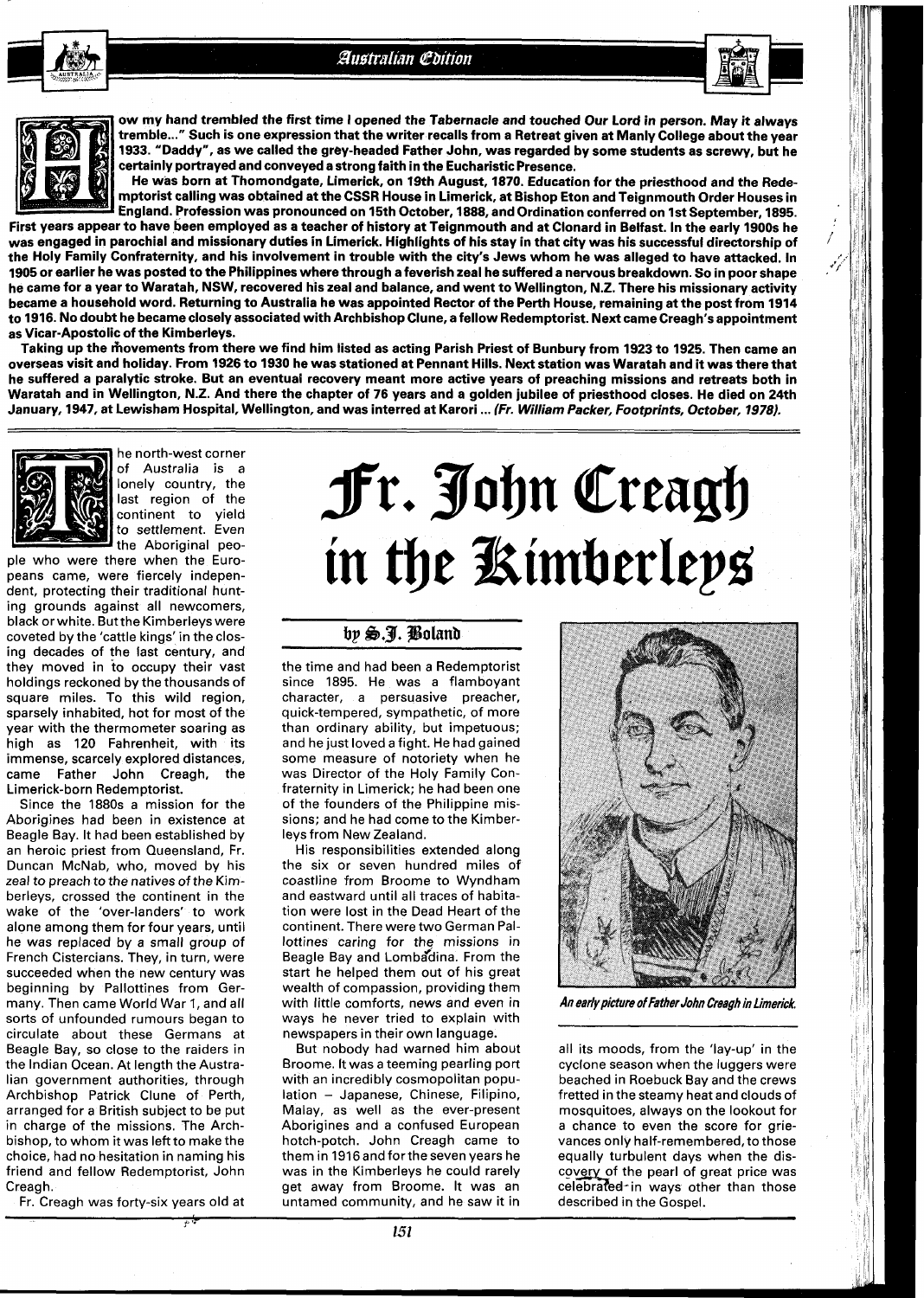The Old Limerick Journal

The priest quickly made himself respected by the wild men of Broome. His gifts as a preacher were his principal weapon. "His preaching was irresistible," said Sister Ignatius, a St. John of God Sister who remembered him vividly up to her death. One dour North of Ireland Protestant used to come each Sunday to 'sit under Fr. Creagh,' ostentatiously leaving the church after the sermon. He spared no one, and the people just loved it, regularly overflowing the church into the street. He embarrassed the government by-speaking about the grant of one Shilling a year to the Sisters' mission and the fact that in their hospital they were reduced to prescribing the old and tried Aboriginal medicine, dugong oil, for every known human ill. He enraged the pearling companies by describing, with an abundance of vivid detail, the exploitation of crews and divers, most of them Asiatics, living for years in exile to support impoverished families.

His most enthusiastic supporters were the Filipinos, who delightedly claimed him as one of themselves. In all honesty one has to say that the short time he spent in Opon hardly justified the claim; but, characteristically, he seized the opportunity for the good of his church. The Filipino choir and band were a happy memory that lived on in Broome long after Fr. Creagh had gone. Sundays invariably saw the church crowded for Mass and even for Benediction. The music and the preaching were Broome's only repectable entertainment in those boisterous times.

The 'lay-up' was the bad time. The priest met the problem with an extraordinarily successful venture. With the ready co-operation of the Sisters of St. John of God, he organised study courses for the crews. The Sisters held classes in English, while he himself taught Catholic doctrine to anybody who was interested. Both courses were surprisingly well attended, especially by the Japanese. The Japanese crewmen and divers in Broome numbered more than a thousand. Maybe it was because they were so numerous that so many of them are to be found among Fr. Creagh's converts. A day to be remembered was 2nd February, 1919, when the baptismal register recorded a group of fourteen baptised, Japanese names being christened by additions like Alphonsus, Clement, Gerard and, inevitably, Patrick.

It is not possible to estimate the number of converts, as it would be necessary to trace the lugger crews to other pearling harbours like Darwin and Thursday Island. Sr. Ignatius, usually reliable in her reminiscences, said there were at least eighty. Of infinitely more value than the statistics were the



letters the priests and the Sisters used to receive from their old pupils. Everbody was happy to read the news sent from Thursday Island by Thomas, reporting that he had sent ten more Japanese to the priest there to be received into the Church.

Among the pearlers the Malayswere the biggest worry. A Moslem people, they kept aloof from the other races. During the long, hot weeks of the layup they became increasingly irritable to the extent of violence. Fr. Creagh was afraid  $-$  needlessly says Sr.  $landius - for the safety of the Sisters,$ and organised a roster **of** armed men to stand guard at the little convent during the nights. One bad night of torrential rain he himself went out among the mangroves to plead with the Malay lugger-man who was terrorising the whole town. By his pleading and no doubt his courage, he calmed the poor fellow, relieved him of his knife, and brought him back to sleep off his temporary madness.

John Creagh had come to the Kim-

berleys at the beginning with the resounding title of Pro-Vicar Apostolic. He took his office conscientiously, and it was always a matter of distress to him that he could do so little for the lonely settlements at Derby, Hall's Creek, Wyndham and Fitzroy Crossing. His two Pallottine 'confreres', as he affectionately called them, had as much as they could manage to maintain the flourishing Aboriginal missions. And in Broome itself there was work for far more than the one man.

He pleaded with bishops for help; but until he left the Kimberleys in 1923, he was left to battle alone. The half dozen or so priests who came to help him during that time never lasted more than a few months before each succumbed to the appalling heat and the total lack of comfort.

Once each year, however, Fr. Creagh left Broome to fend for itself while he went by lugger to preach to the meatworkers in Wyndham. The killing sea-**YQD** saw the port crammed with workers, while money and alcohol flowed almost as freely as the blood in the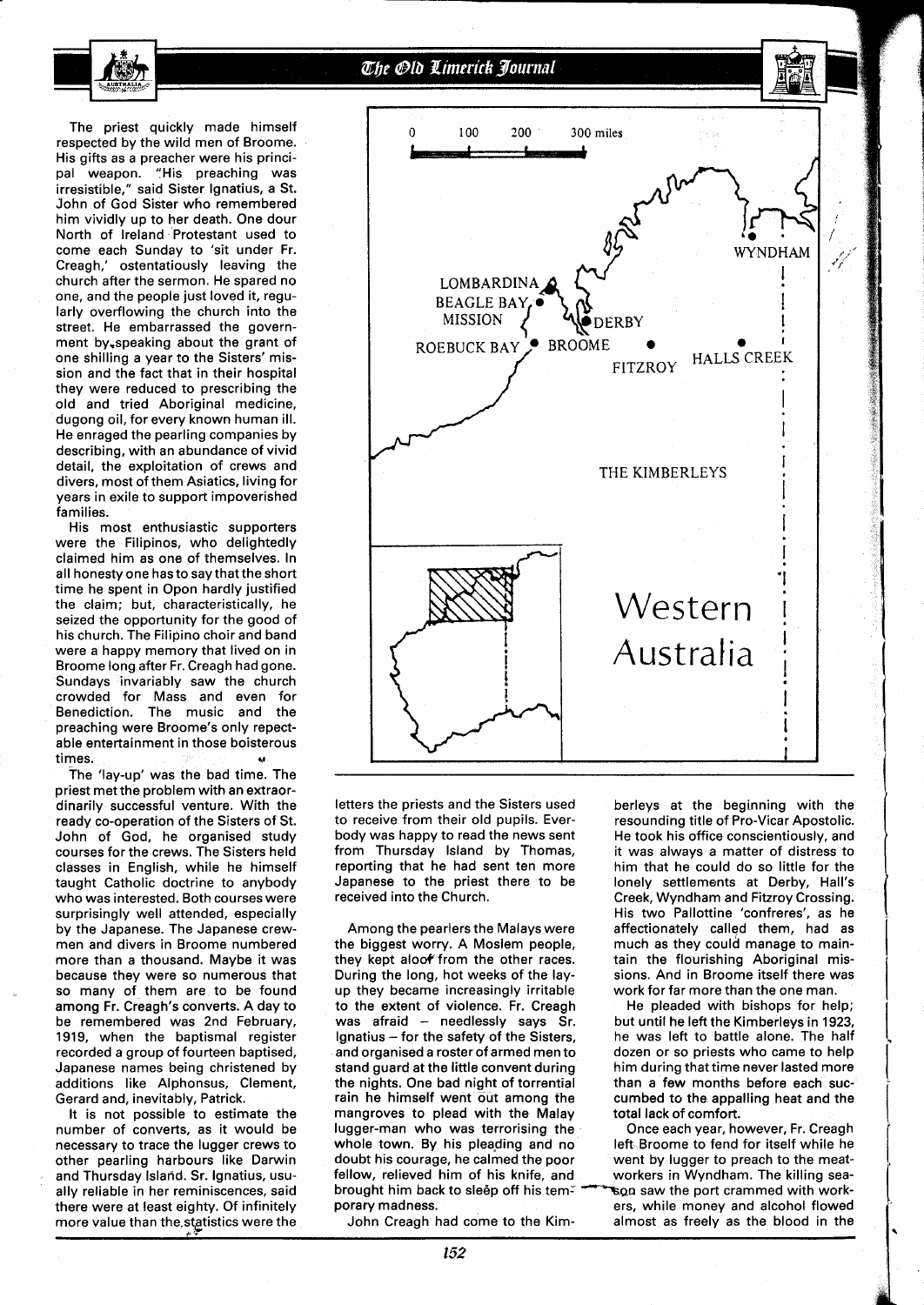

## **Australian Coition**



abbatoirs. Wyndham had been from the start typical of the spirit of the Kimberleys, a makeshift town of people who set about the job in hand with very little thought for comfort. When the meatworkers came, conditions were rough in the extreme. And, until he left the Kimberleys, the priest was there among the meatworkers, sharing their many inconveniences, as he attended to their spiritual needs.

The journey to Wyndham was a hazardous one of nearly seven hundren miles and the only transport was the mission lugger, the **Namban.** Once on the eighty milg run from Beagle Bay Fr. Creagh and eight Sisters were becalmed for ten days. They ran out of



**Archbishop Patrick Clune of Perth.** 

food, and fresh water was dangerously low before a welcome breeze came along to carry them into Broome. The missioners told him how one of the Fathers and two Sisters had died a few years earlier because the **Namban**  could not bring the doctor in time.

John Creagh used his Limerick charm to raise funds for a motor vessel, which he hopefully named the **San Gerardo.** It proved to be not one of the wonderworker's successes. Maybe the trouble was the skipper, who was drunk almost all the time the boat was in Broome. The unhappy fact was that every time it was needed for an urgent journey it was out of order, and the faithful but unpredictable old **Namban** 

had to serve forthe whole seven years. It was a lonely life in Broome. Visits to the German Fathers in Beagle Bay and Lombandina had to be infrequent, and visitors were much more so. One visitor who intrigued the Sisters was Archbishop Clune, who had always shown an interest in the Kimberleys. He came up from Perth on one occasion, and he and the Pro-Vicar Apostolic at once went down to the ocean, where they were sean with their pants rolled up scrambling about looking for crabs.

The priest was especially delighted when his brother, Monckton, came across from Queensland to help him. Monckton had done well with cattle in the Eastern States, and his experience proved a great boon to the mission herds. He bought shares in a couple of pearling luggers and with the proceeds was able to provide some little comforts for his brother and the Sisters. Unfortunately, he was not on hand for long. One night he fell overboard from one of his luggers, and was eventually found clinging feebly to the anchor chain, but was so weakened by exposure that he died soon after being. landed in Broome.

That was in 1919. It was a lasting grief to John, especially as it happened during one of his rare absences from Broome. The war had been over a year, and he was wondering if he had been forgotten. It was not proving easy to replace him. The Pallottines stayed in their lonely missions, and he stayed on by himself in Broome as year succeeded year. The work was as constant as ever, but Roman authorities were finding it hard to choose the man for the Kimberleys.

Finally, in the middle of 1923, a bishop arrived, the Salesian, Ernesto Coppo. The Salesians were to remain until 1928. By that time Fr. Creagh had long been back in Redemptorist communities in Perth, Sydney and Wellington, where he died in 1947. Sr. lgnatius was happy to speak about him; and she summed up his work in her own fashion, which does him justice: "Seven years he was in the Kimberleys, lonely, poor and frustrated. The Redemptorists should never forget him."

## **O**ostscript

Apart from the fund of information in diocesan archives in Perth and Broome, the richest source forthe story of Fr. John Creagh's work in the northwest was Sr. Ignatius, a St. John of God Sister. She came to the Kimberleys in 1912 and was rarely away from there until her death sixty-five years later. Even as an old nun in her eighties, her wise, compassionate and delightfully humorous reflections on the religious life were eagerly read in Australia. And

Sr. lgnatius remained one of the priest's greatest admirers. She knew his faults as well as his virtues, and she was always willing to talk to him.

Asked what sort of man he was, she answered without a moment's hesitation: "He had a flashing temper." Then, after a pause: "And the heart of a mother." That is so true. There was a lot of fire in him. It was apparent in the old Sister's description of his preaching to those who overcrowded his church to hear him speak of government neglect, of the many injustices of the pearling industry, of the harshness that was the prevailing fault of the getrich-quick population of Broome. His anger was always smouldering close to the surface; but so, too, was the warm compassion of which the Sister had so many happy memories.



**Fr. John Creagh, Pro-Vicar Apostolic of the** Kim**berley~ 1916-1923.** 

On his first visit to the Lombandina mission he arrived late in the day; and after being put ashore from the old **Namban** he trudged seven miles through the sand. It was already dark when he got to the mission, and he was so tired he just tumbled to his bed. The next morning he said Mass for the few Sisters and then joined them for breakfast. When he saw the table, he burst out: "Glory be to God! Just look at the goblets!" The Sisters were drinking out of jam-tins. His horror was all the greater when he tasted what they had to drink. It was what was called 'natives' tea, supplied to the missions by the government. There was not much tea in the mixture, colour and flavour being ingeniously provided mainly by tobacco

He was more and more horrified as he learned the tale of what the Sisters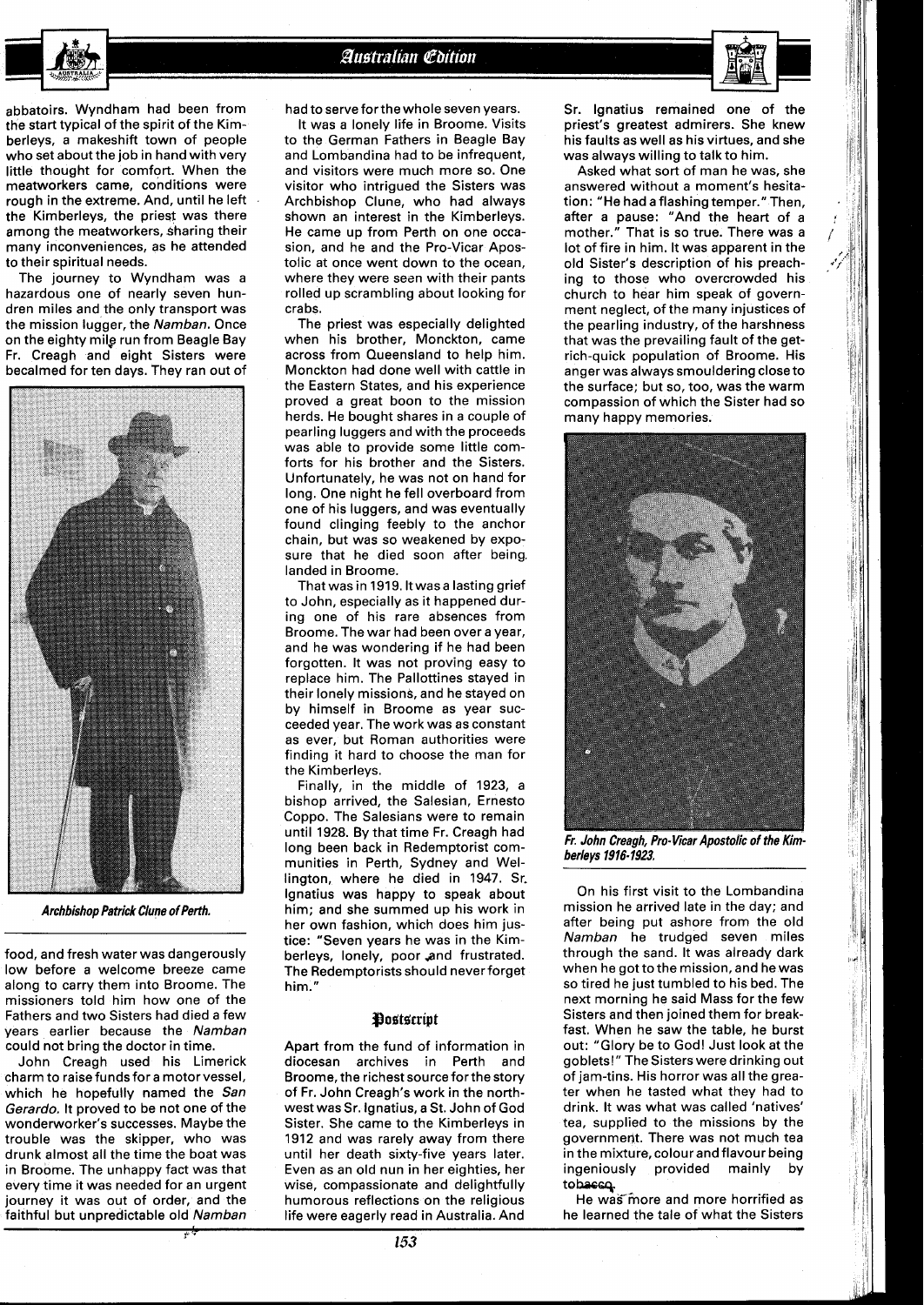The Old Limerick Journal



had to suffer. Habits of black serge were stained and rotting on them in the steamy climate. For breakfast there was only dry bread to go with that undrinkable 'tea'. On that the Sisters had to work in the schools and the hospital. That hospital had to be seen to be believed! It was spotlessly clean, but so dreadfully short of just about everything. There were no medicines apart from the dugong oil the Aborigines of those parts had been using long before civilization, such as it was, had come to the Kimberleys.

Fr. Creagh, before he left Lombandina, asked each of the Sisters what he could get her as soon as he raised the funds. The list was heart-breaking; some light clothing to make life and work just that little bit easier, some jam - there had been only one tin all of last  $year - a tiny taste of butter now and$ then. He wrote diligently, until one of the Sisters said to him: "Father, do you think you could get us just a few books?"

With that the famous temperflashed. "Will you just look at the shoes the woman's wearing, and she asks for books!" He put away his list and promised that he would get for them just whatever he could. And in no time he begged, threatened and pleaded until he had got together all that they had asked, even down to the books.

He was kind to the Sisters. Within a couple of years he had managed to buy them what Sr. lgnatius described as a tiny farm just outside Broome, where they could go for rest, for their retreat or just for a welcome and well-earned holiday. Whenever there were Sisters at the farm, he would visit them every morning to give them Communion, getting back to town in time for his catechism class at 9 a.m.

When his brother, Monckton, came

**The San Gerardo, Broome.** 

he bought him a horse, 'a beautiful grey', recalled Sr. Ignatius, who had been born into a well-known farming family in the Colac district. Polly, the grey, was patient under the priest's far from negligible bulk. He could never manage to get on in fewer than four attempts. But Polly was understanding. It was one of the sights of Broome, the fine white horse ambling along so peacefully while the large Pro-Vicar Apostolic contentedly read his breviary.

His tussle with the government over the allowance to the mission was brief and decisive. The hospitals were reorganised in a short time, the dugong oil disappearing as medicines were regularly supplied. When Monckton Creagh died in Broome in 1919 Sr. lgnatiuswas able to say that though he had the best possible treatment, his life could not be saved after his night in the sea.

The care he took of the Sisters revealed a rich store of kindness in Fr. Creagh. His attention to the needs of his Pallottine confreres showed an understanding, even a delicacy one who had experienced that 'flashing temper' of his wopld hardly have expected. The two German missionaries continued year after year to attend to their duties faithfully in spite of the galling restrictions imposed on them by the government and the suspicions loudly voiced around Broome.

John Creagh understood them. His correspondence with them and with the authorities on their behalf shows to what an extent he was able to identify himself with them in their difficulties. He was solicitous for their health, seeing that they could have access to proper attention whenever they needed it. He was always careful about sending them supplies by the **Namban,**  expressing his delight when he was able to include some little comfort like tobacco, beer and even those deviously procured German newspapers.

@ l

-

keep or is Broo to a gave "The Ra arou Abol **Broc** love him! was ups pust altar for <sup>l</sup> disti But He l cate YOU pre: Apo give onh une "Ra con But con ans Fat eng pea sait furl **l P** 

During the short while Monckton was in the region, the two Creagh brothers dreamed up great plans for the missions. Monckton was a devoted admirer of John and only too glad to lend his support and his money to his schemes. It was largely due to their combined efforts that the missions went far towards supporting themselves from their cattle sales. Beagle Bay long retained a good name for its stock.

The priest was a great favourite with the children, who had long been accustomed to being let run wild in Broome. He never came late for his catechism class of a morning, the Sisters recalled, and made it the first of the regular duties of each day. With a generosity more suitable to the monasteries he had been used to since his ordination, he often told the people they could call him for confession at any time and on any day of the week. The children were not slow to take him at his word. It was a frequent and highly diverting sight to see a small penitent leading by the hand the portly Pro-Vicar Apostolic in his immaculately laundered khakis across to the church. His flashing temper was never in evidence when he was with the children, and well they knew it.

A regular visitor to the presbytery was Zoe Williams, so very typical of the Broome children, grubby, forthright and with a self-assurance far beyond her half dozen years. Shewould drop in at least once a day, chattering away as happily as a magpie. And, before she went off, she invariably had a couple of hiscuits from the gratified pastor. One<br>day he<sup>-</sup>put to her an extremely ill-<br>advised question: "Zoe, what do you